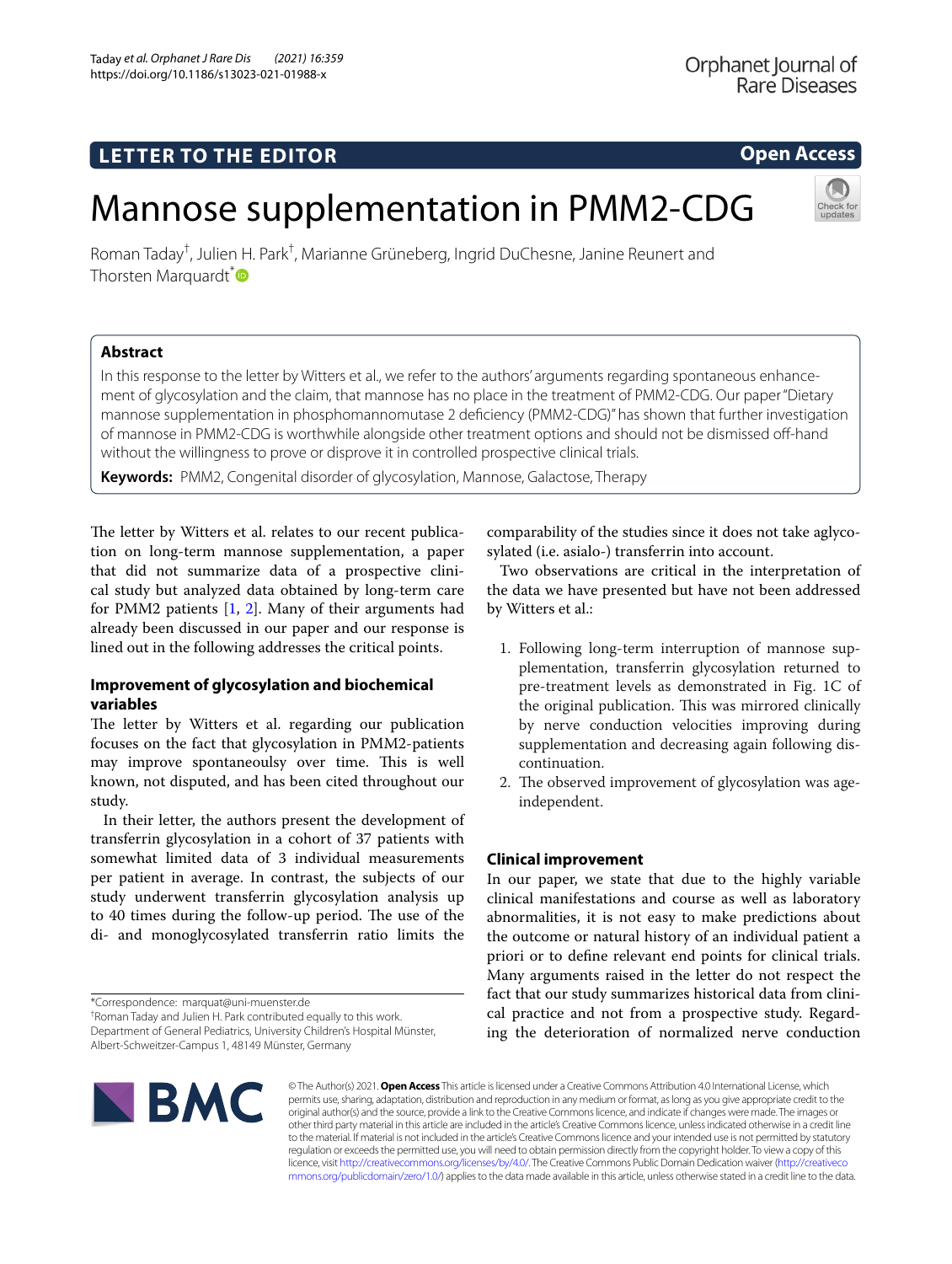velocity of our index-patient under mannose, Witters et al. do not discuss that deterioration happened in a temporal relation to discontinuation of mannose supplementation at the age of nine years. We equally conclude double-blind randomized controlled trials taking into account the natural history of the disease will be needed to validate the current fndings.

## **Role of mannose in PMM2‑CDG**

Given the efficacy of mannose supplementation in cell culture  $[4, 5]$  $[4, 5]$  $[4, 5]$  $[4, 5]$  $[4, 5]$  as well as in a murine model  $[6]$  $[6]$  in addition to our clinical fndings, we are very concerned about the implied idea that studying mannose in PMM2-CDG might be a futile endeavor and that other treatment options might be the only ones worth pursuing in the future. Dismissing ideas off-hand without the willingness to prove or disprove them in a clinical trial, is not what clinical science should be like. As the authors state themselves, there are more than 900 patients worldwide providing a basis for many diferent treatment trials. Indeed, even non-intuitive concepts such as D-galactose supplementation for PMM2-CDG, a disorder in which no hypogalactosylation has ever been found, have been explored [[3\]](#page-1-4).

Alternative therapeutic concepts put forward by the authors are hindered by their own limitations: while showing impressive improvement with regards to ataxia, acetazolamide is a purely symptomatic therapy targeting a single one of the multiple organ systems involved in PMM2-CDG [[7\]](#page-2-1). Mannose derivates such as Man-1-P are in theory intriguing since they might bypass the enzyme defect. In reality, there are currently no stable, non-toxic, and easily transportable compounds for lifelong therapy [[8\]](#page-2-2) in addition to the limitation that these compounds are likely not able to cross the blood–brain barrier (BBB).

In contrast, small molecule PMM2 activators such as chaperones are in principle able to pass the BBB but are currently limited to specifc mutations, [[9\]](#page-2-3) as demonstrated by the aldolase inhibitor epalrestat [\[10](#page-2-4)]. MPI-inhibitors have limited access to some tissue compartments or are efective only in areas with a favorable PMM2: MPI-ratio [\[8](#page-2-2)].

Mannose ensures a half-life suitable for oral continuous therapy, as well as an all-encompassing accessibility to diferent organ systems (including the blood–brain barrier)  $[11]$  $[11]$  $[11]$ . A goal of therapy for PMM2-deficient patients might be to increase the fux of metabolic precursors into the depleted glycosylation pathways. Combinations of dietary mannose with other mentioned coadministratives may be viable options for establishing appropriate continuous therapy. Our paper gives sufficient evidence that mannose could be a cornerstone for clinically applicable treatment options for PMM2-CDG. Nevertheless,

The vivid discussion around potential therapies stresses the desperate need for improved treatment options for PMM2-CDG and indeed most glycosylation disorders. The ongoing efforts of multiple groups to advance the treatment for afected individuals are encouraging and offer the potential to impact patient care substantially, as does the impressive involvement of patient organizations. We agree that natural history studies and novel biomarkers will be key to design the urgently needed trials to validate therapeutic concepts for CDG and would like to stress the importance to consider all available options to improve treatment of these devastating diseases.

#### **Acknowledgements**

designed clinical trials.

Not applicable.

#### **Authors' contributions**

RT and JHP drafted the initial version of the manuscript. All authors read and approved the fnal manuscript.

#### **Funding**

Not applicable.

**Availability of data and materials** Not applicable.

### **Declarations**

**Ethics approval and consent to participate** Not applicable.

#### **Consent for publication**

Not applicable.

#### **Competing interests**

The authors declare that they have no competing interests.

Received: 22 April 2021 Accepted: 27 July 2021 Published online: 11 August 2021

#### **References**

- <span id="page-1-0"></span>1. Witters P, Edmondson AC, Lam C, Johnsen C, Patterson MC, Raymond KM, et al. Spontaneous improvement of carbohydrate-defcient transferrin in PMM2-CDG without mannose observed in CDG natural history study. Orphanet J Rare Dis. 2021;16(1):102.
- <span id="page-1-1"></span>2. Taday R, Grüneberg M, DuChesne I, Reunert J, Marquardt T. Dietary mannose supplementation in phosphomannomutase 2 defciency (PMM2- CDG). Orphanet J Rare Dis. 2020;15(1):258.
- <span id="page-1-4"></span>3. Witters P, Andersson H, Jaeken J, Tseng L, van Karnebeek CDM, Lefeber DJ, et al. D-galactose supplementation in individuals with PMM2-CDG: results of a multicenter, open label, prospective pilot clinical trial. Orphanet J Rare Dis. 2021;16(1):138.
- <span id="page-1-2"></span>4. Panneerselvam K, Freeze HH. Mannose corrects altered N-glycosylation in carbohydrate-defcient glycoprotein syndrome fbroblasts. J Clin Invest. 1996;97(6):1478–87.
- <span id="page-1-3"></span>5. Rush JS, Panneerselvam K, Waechter CJ, Freeze HH. Mannose supplementation corrects GDP-mannose defciency in cultured fbroblasts from some patients with Congenital Disorders of Glycosylation (CDG). Glycobiology. 2000;10(8):829–35.